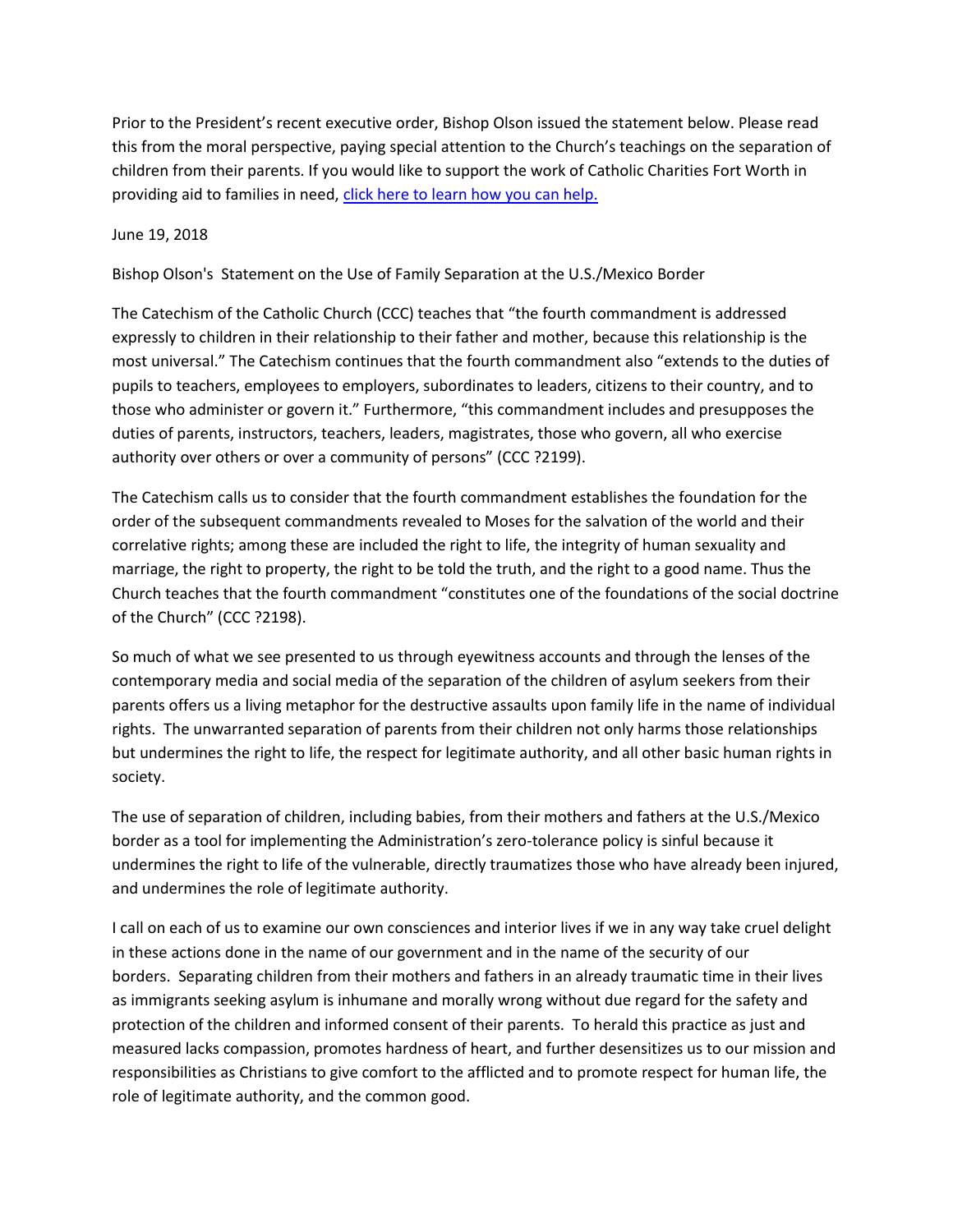The Catholic Diocese of Fort Worth and Catholic Charities Fort Worth, as in the past, will live out our mission to help those in need. Through its International Foster Care Program and The Assessment Center, Catholic Charities Fort Worth has received and is assisting children who have been separated from their parents at the U.S./Mexico border. Catholic Charities staff stands ready to expand the program as needed.

If you are interested in learning more about becoming a foster parent, please contact the International Foster Care Program at [ifc@ccdofw.org.](mailto:ifc@ccdofw.org)

Yours in Christ, Bishop Michael F. Olson, STD, MA